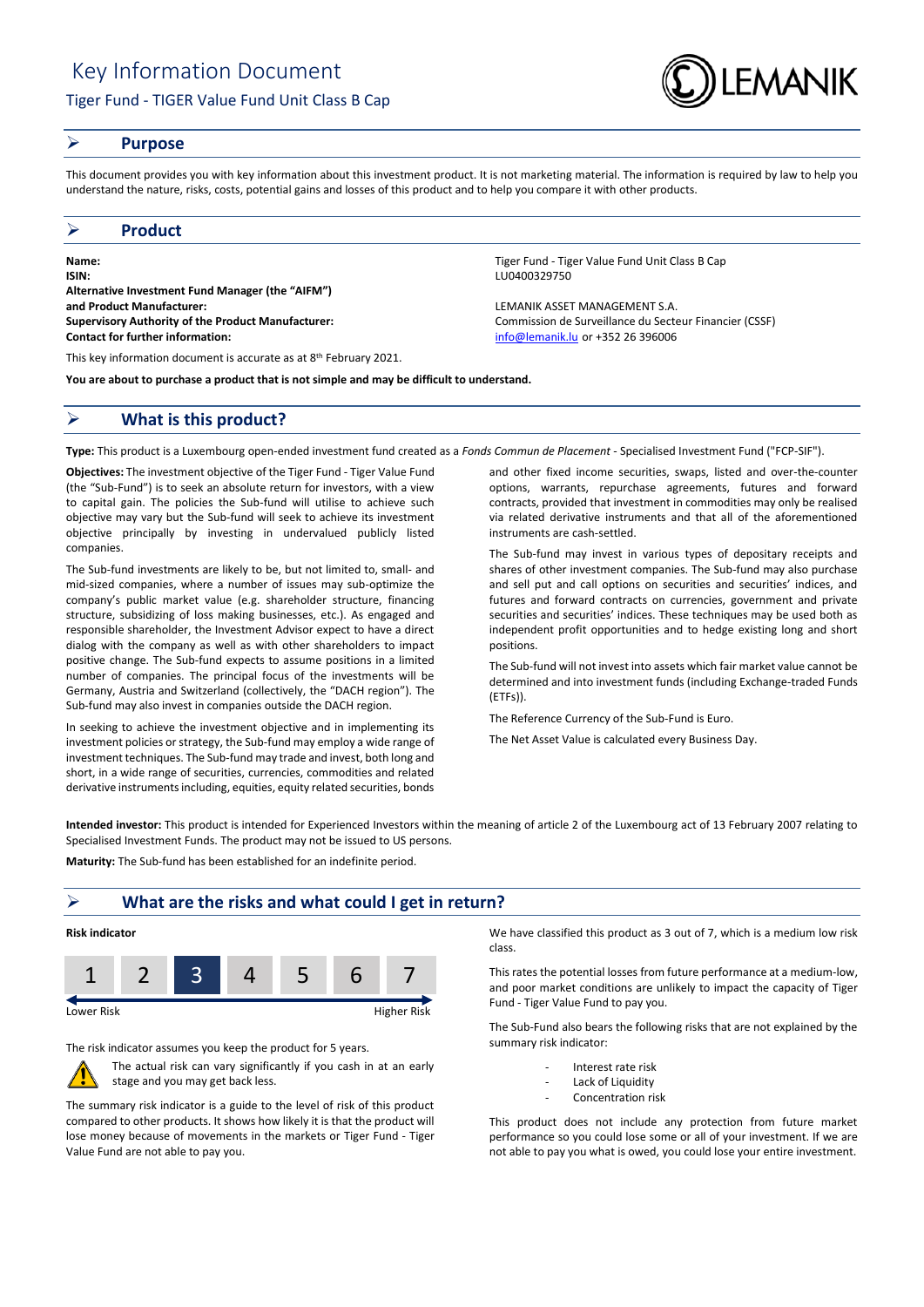# Key Information Document Tiger Fund - TIGER Value Fund Unit Class B Cap



#### **Performance scenarios**

**Market developments in the future cannot be accurately predicted. The scenarios shown are only an indication of some of the possible outcomes based on recent returns. Actual returns could be lower.**

| Investment of 10,000 EUR |                                     | 1 year        | 3 years       | 5 years<br>(recommended holding period) |
|--------------------------|-------------------------------------|---------------|---------------|-----------------------------------------|
| <b>Stress scenario</b>   | What you might get back after costs | EUR 4,653.54  | EUR 6,038.50  | EUR 6,050.32                            |
|                          | Average return each year            | $-53.46%$     | $-15.48%$     | $-9.56%$                                |
| Unfavorable scenario     | What you might get back after costs | EUR 9.545.71  | EUR 10.000.76 | EUR 10.744.25                           |
|                          | Average return each year            | $-4.54%$      | $-0.00\%$     | 1.45%                                   |
| Moderate scenario        | What you might get back after costs | EUR 10.669.45 | EUR 12.114.70 | EUR 13,755.73                           |
|                          | Average return each year            | 6.69%         | 6.60%         | 6.59%                                   |
| Favorable scenario       | What you might get back after costs | EUR 11.875.39 | EUR 14.613.85 | EUR 17,537.33                           |
|                          | Average return each year            | 18.75%        | 13.48%        | 11.89%                                  |

This table shows the money you could get back over the next 5 years, under different scenarios, assuming that you invest 10,000 EUR. The scenarios shown illustrate how your investment could perform. You can compare them with the scenarios of other products. The scenarios presented are an estimate of future performance based on evidence from the past on how the value of this investment varies, and are not an exact indicator. What you get will vary depending on how the market performs and how long you keep the investment/product. The stress scenario shows what you might get back in extreme market circumstances, and it does not take into account the situation where we are not able to pay you. The figures shown include all the costs of the product itself, but may not include all the costs that you pay to your advisor or distributor. The figures do not take into account your personal tax situation, which may also affect how much you get back.

# **What happens if Tiger Fund - Tiger Value Fund is unable to pay out?**

If we are not able to pay you out what we owe you, you are not covered by any national compensation scheme. To protect you, the assets are held with a separate company, a depositary. Should we default, the depositary would liquidate the investments and distribute the proceeds to the investors. In the worst case, however, you could suffer a loss of your investment.

With respect to Skandinaviska Enskilda Banken S.A. as depositary of the Sub-Fund responsible for safekeeping of the assets of the Sub-Fund (the ''Depositary''), there is a potential default risk if the assets of the Sub-Fund held with the Depositary are lost. However, such default risk is limited due the rules set out in Article 19 of the Luxembourg Law of 12 July 2013 on alternative investment fund managers and in the Commission Delegated Regulation (EU) 231/2013 which require a segregation of assets between those of the Depositary and the Sub-Fund.

The Depositary is liable to the Sub-Fund or to the investors of the Sub-Fund for the loss by the Depositary or one of its delegates to which it has delegated its custody functions, unless the Depositary is able to prove that the loss has arisen as a result of an external event beyond its reasonable control. For all other losses, the Depositary is liable in case of its negligent or intentional failure to properly fulfil its obligations pursuant to the AIFMD - Alternative Investment Fund Managers Directive. The Depositary's liability shall not be affected by any delegation of its custody functions unless it has discharged itself of its liability in accordance with articles 19(13) and/or 19(14) of the AIFM Law.

# **What are the costs?**

The Reduction in Yield (RIY) shows what impact the total costs you pay will have on the investment return you might get. The total costs take into account one-off, ongoing and incidental costs**.**

The amounts shown here are the cumulative costs of the product itself, for three different holding periods. They include potential early exit penalties. The figures assume you invest 10,000 EUR. The figures are estimates and may change in the future.

#### **Costs over time**

The person selling you or advising you about this product may charge you other costs. If so, this person will provide you with information about these costs and show you the impact that all costs will have on your investment over time.

| Investment of 10,000 EUR        | If you cash in after 1 year | If you cash in after 3 years | If you cash in after 5 years<br>(recommended holding period) |
|---------------------------------|-----------------------------|------------------------------|--------------------------------------------------------------|
| Total costs                     | EUR 482.45                  | EUR 1,677.39                 | EUR 3,238.48                                                 |
| <b>RIY (Reduction in Yield)</b> | 4.82%                       | 4.71%                        | 4.60%                                                        |